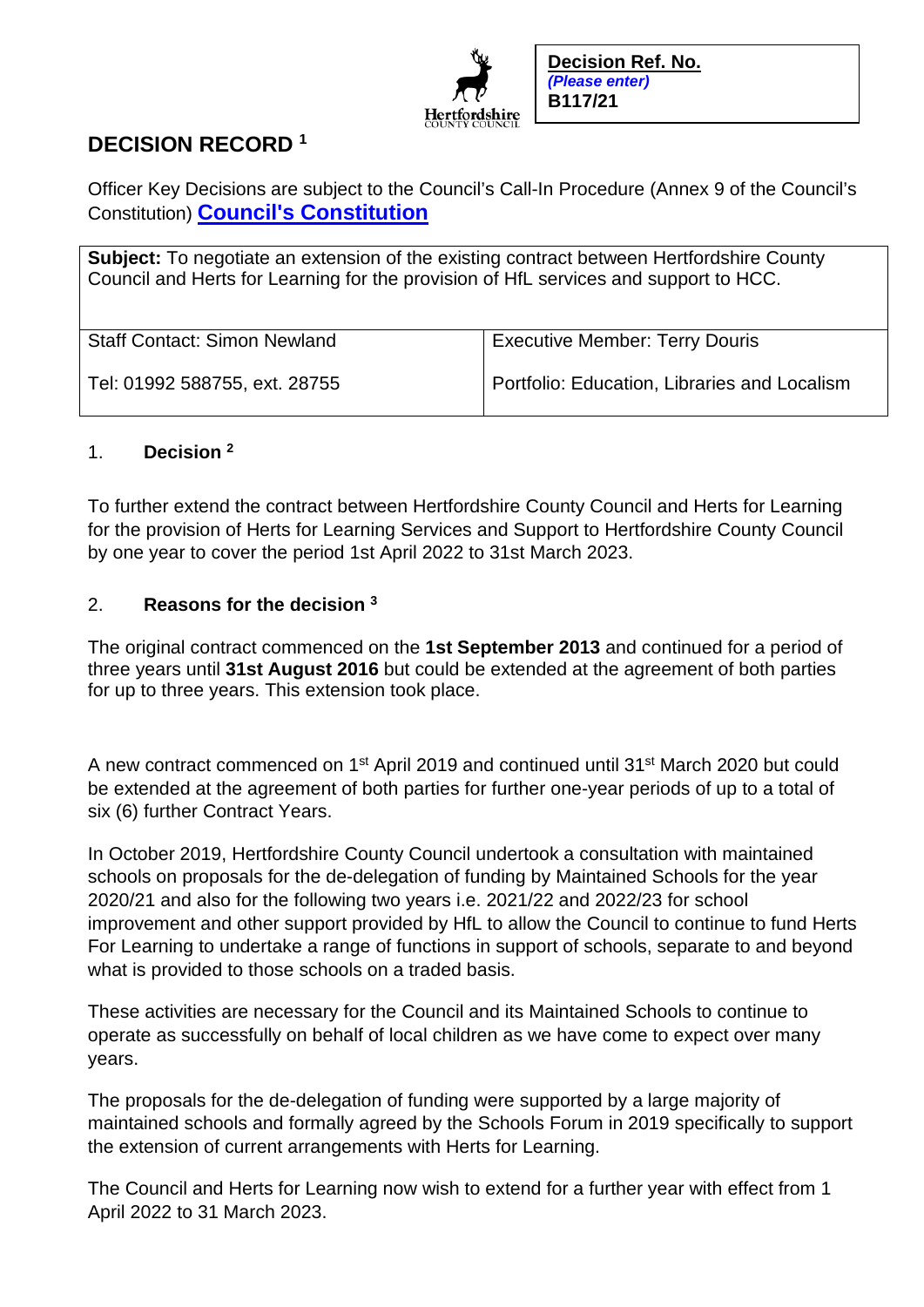A paper was taken to Schools Forum on September 22nd, 2021 asking Forum to reconfirm the decision made at Schools Forum in November 2019 that the total cost and funding arrangements for the HfL contract covering the financial year 2022-23 is similar to that for 2021-22, uplifted for inflation. This was agreed by Schools Forum.

Both HCC and HfL believe that the support provided by Herts for Learning through the contract has contributed and continues to contribute to the excellent performance of Hertfordshire schools. HfL is a schools' company and owned by HCC and Hertfordshire Schools. The share capital comprises 126 (19%) shares owned by HCC and 521 (81%) shares owned by Hertfordshire schools.

The total cost of the contract is being met by a combination of allocated DSG (Dedicated Schools Grant) budget and de-delegation as agreed by the Schools Forum and additionally HCC funding totalling £362,000.

## 3. **Alternative options considered and rejected <sup>4</sup>**

As indicated in section 2 both parties believe that the support HfL provides schools through the contract has been extremely beneficial to Hertfordshire schools overall and because the contract enables an extension for a further six years up to the financial year 1 April 2026 – 31 March 2027, no alternative options were considered at this time.

#### 4. **Consultation**

- (a) Comments of Executive Member 5 6
- (b) Comments of other consultees  $<sup>7</sup>$ </sup>

#### 5. **Following consultation with, and the concurrence of the Executive Member, I am proceeding with the proposed decision.**

Signed: ……Simon Newland…………………………………………

Title: Operations Director, Education Date: 7 February 2022

## 6. Copies of agreed document to:

- All consultees
- All members of the County Council (Democratic Services to send)
- Hard & electronic copy (for public inspection both at County Hall and on hertfordshire.gov.uk) to the Democratic Services Manager - Room 213 County Hall; [democratic.services@hertfordshire.gov.uk](mailto:democratic.services@hertfordshire.gov.uk)

<sup>&</sup>lt;sup>1</sup> Please refer to the Call-in and Contract Award Process for officers to determine if notice on this decision record for successful and unsuccessful bidders is exempt information and is therefore subject to inclusion in Annex 'A'